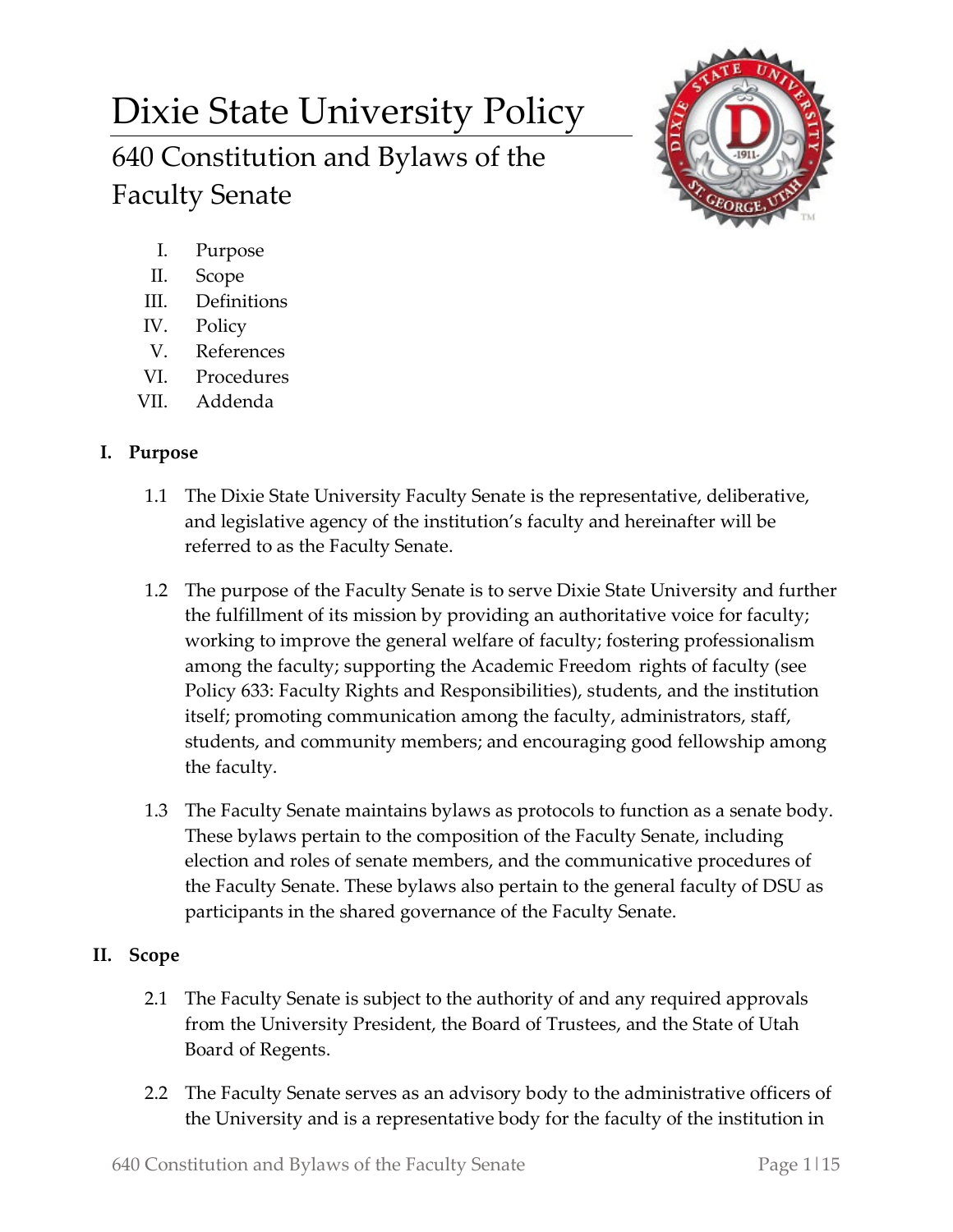matters relating to shared governance in the academic administration and operation of the University.

## **III. Definitions**

3.1 *General Faculty***:** The General Faculty is composed of persons with appointments as full-time Regular and Professional faculty (as defined in Policy 631: Faculty Categories). Each individual General Faculty member has voting rights to elect representative(s) and Officers to the Faculty Senate as outlined in this procedure 6.1 and 6.2.

## **IV. Policy**

- 4.1 Shared Governance
	- 4.1.1 Faculty Senate will have meaningful participation in curriculum, subject matter, methods of instruction, and aspects of student life that directly relate to the educational process, including requirements for degrees offered, determining when requirements have been fulfilled, and recommending when degrees are conferred.
	- 4.1.2 Faculty Senate will have meaningful participation in decisions regarding the general academic operations of the University, including budget to inform administrators about faculty views and communicating relevant information between the parties. It does not include decision-making outside the areas where individual faculty members have been assigned such responsibilities.
	- 4.1.3 Faculty Senate will have meaningful participation in formulation and revision of University policies and to make recommendations regarding the approval or disapproval of those policies according to Policy 101: Policy Process. The Faculty Senate may choose to offer a formal recommendation on any proposed new policy or policy revision. If no formal recommendation is received, the consent or agreement of the Faculty Senate is assumed.
	- 4.1.4 Faculty Senate will have meaningful participation in faculty employment status and related matters such as appointments, reappointments, nonrenewal of appointments, terminations, and the granting of post-probationary status. Such determinations are first a faculty action through established University procedures, which are reviewed by and submitted for any required approvals from appropriate administrators and governing boards.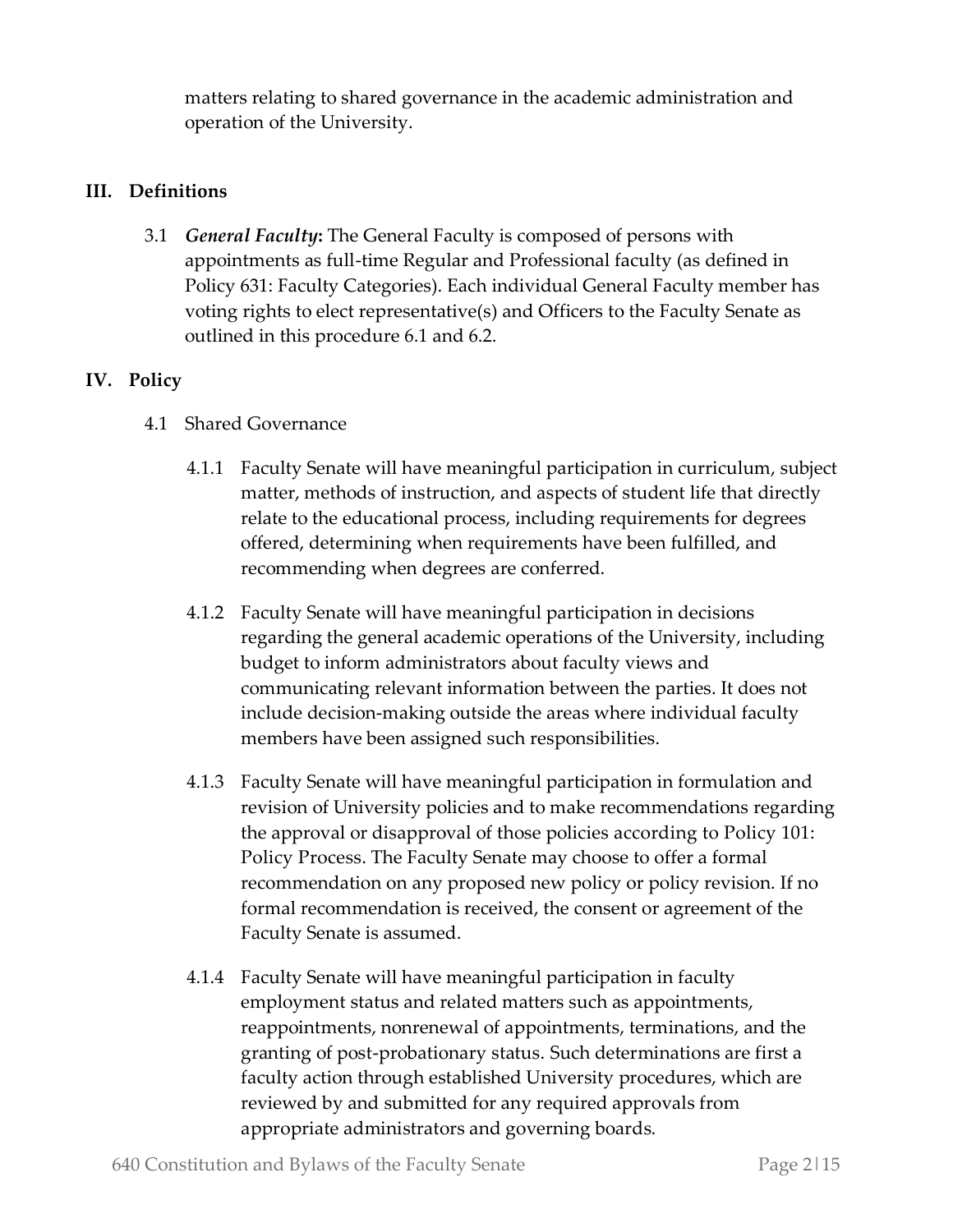- 4.1.5 Faculty Senate will have a minimum of two representatives with full voting rights on Academic Council and University Council that have formal approval of new and revised policies. These representatives will be the Faculty Senate President and President-Elect unless they delegate the responsibility to other elected faculty representatives.
- 4.1.6 The Faculty Senate is an advisory board to the administrative officers of the University. The Senate President and President-Elect will maintain communication and offer input to Academic Affairs and Student Affairs.
- 4.1.7 The Faculty Senate may create its own procedures and standing and ad hoc committees, but will not create any University policy without approval from the senate. A number of University committees and councils are required to include faculty representatives. A complete list of those committees and councils is found in Addendum 7.3: Faculty Representation on University Council & Committees.
- 4.1.8 The Faculty Senate is also delegated to consider non-policy matters of professional faculty welfare and make recommendations to administrative officers of the University. Nothing in this delegation of authority impacts the role of faculty in the Academic Structure and its supervisory and reporting responsibilities. As well, nothing in this delegation of authority will prohibit individual faculty members from speaking out in support of or against a Faculty Senate action.
- 4.1.9 In order to provide transparency in faculty workload, the Faculty Senate will review the annual workload and reassignments report provided by the Provost/Vice-President of Academic Affairs in order to assess internal equity and application of external standards. The Faculty Senate will provide feedback to the Vice-President of Academic Affairs and Deans Council regarding the University's workload system each year. (See Policy 635: Faculty Workload)
- 4.1.10 All Policies pertaining to Faculty Senate are subject to approval by the University Academic Council and Board of Trustees. The Faculty Senate has the right to develop its own internal procedures and guidelines. (See Procedure 6.7: Approving, Ratifying, and Amending the Constitution and Bylaws)
- 4.1.11 The Faculty Senate is empowered in specific University policies to develop procedures for electing representatives to Academic committees. However, if the Faculty Senate does not hold fair and open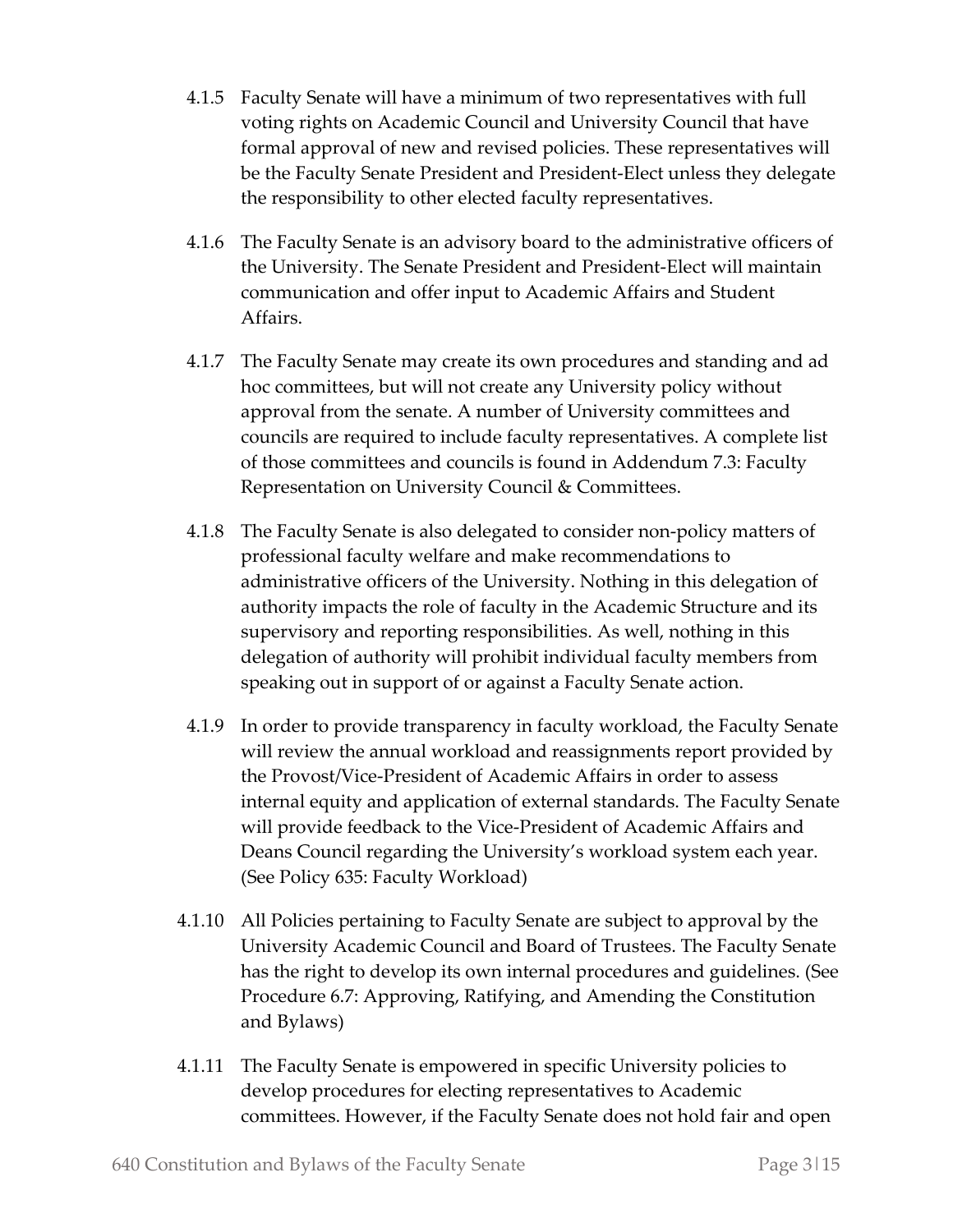elections in a timely manner, the authority to hold such elections will be assumed by the University Academic Council.

- 4.2 Composition of the Faculty Senate
	- 4.2.1 The Faculty Senate consists of members of the General Faculty elected as representatives according to this policy, who are referred to as Senators, as well as Officers and Administrative Members.
	- 4.2.2 For procedures on Replacing Senate Vacancies, see Procedure 6.3
	- 4.2.3 Faculty Senators
		- 4.2.3.1 Each chaired department and the University library will be represented by an elected Senator. Chaired departments are departments with an appointed department chair. Programs without department chairs will be combined with chaired departments for the purposes of electing a representative senator.
		- 4.2.3.1 Full-time tenured or tenure-track members of the General Faculty within an Academic Department (or discipline) are eligible to be elected. An individual may serve up to two consecutive terms of two (2) years each (total four (4) years) and cannot be elected or appointed to the Faculty Senate for at least two years after that. Full-time teaching members may serve in this position at the discretion of their department or discipline.
		- 4.2.3.2 Faculty Senators serve staggered two-year terms.
		- 4.2.3.3 Faculty Senators are expected to represent and vote in the interest of all faculty in his or her department or program.
		- 4.2.3.4 Responsibilities for Faculty Senators are listed in Addendum 7.1: Faculty Senate Role Statement.
	- 4.2.4 Faculty Senate Officers
		- 4.2.4.1 The Faculty Senate Executive Committee is the President, President-Elect, Past-President, Secretary-Treasurer, and Parliamentarian. Only Faculty Members in good standing can serve in these capacities.
		- 4.2.4.2 An individual elected to President-elect will serve a term of three (3) one-year terms in the consecutive positions of President-Elect, President, and Past-President. He or she is expected to fulfill the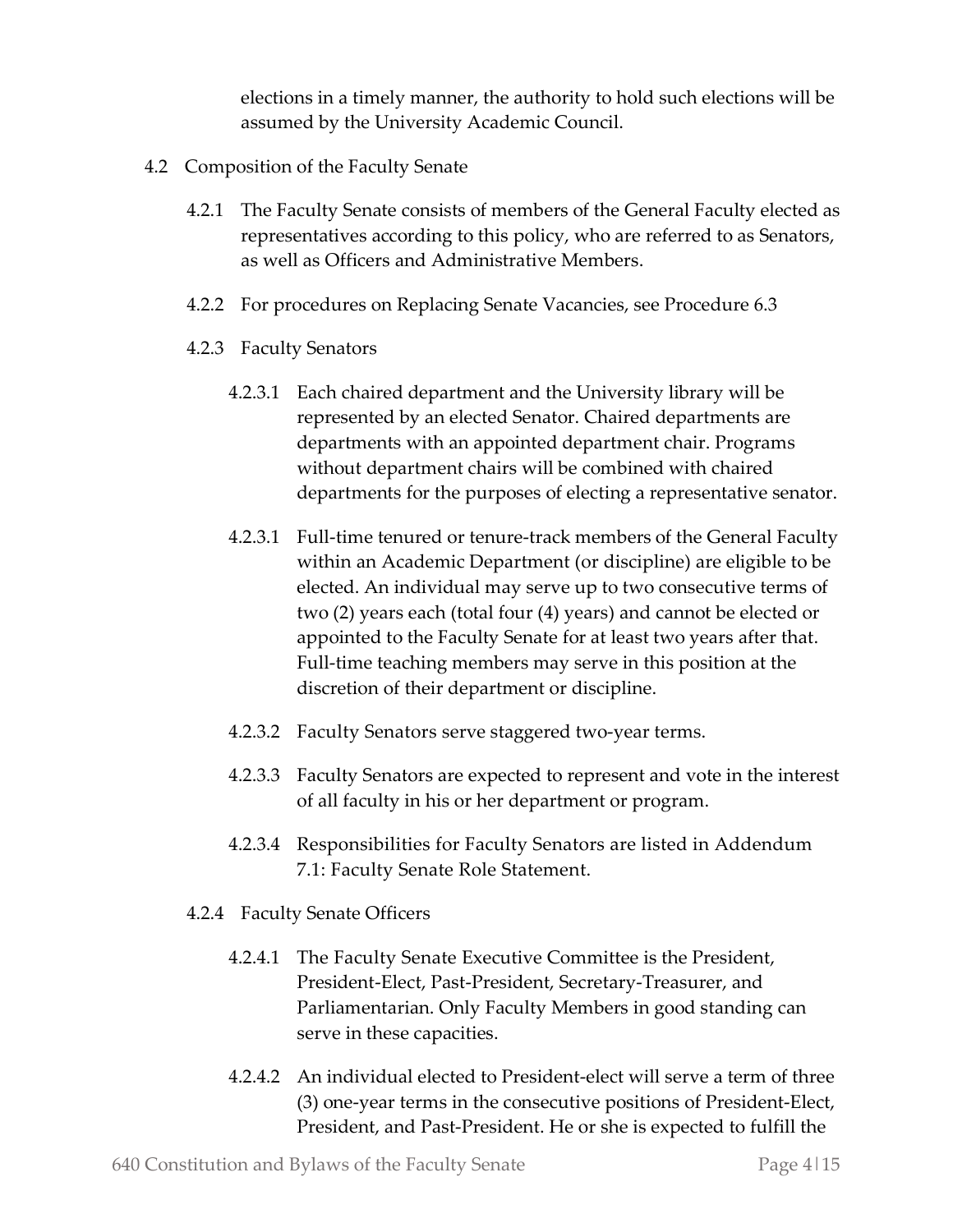duties required when occupying each position.

- 4.2.4.3 The President and President-Elect of the Faculty Senate represent the body of the General Faculty as a whole. They do not represent specific colleges, departments, or programs and cannot serve as a Senator at the same time as serving as a Faculty Senate officer.
- 4.2.4.4 The Roles and Responsibilities of the President-Elect, President, Secretary-Treasurer, and Parliamentarian are noted in Addendum 7.1: Faculty Senate Role Statement. Addendum 7.1 can be revised as needed subject to a majority vote of the Faculty Senate.
- 4.2.4.5 The President, President-Elect, and Past-President have voting rights similar to Faculty Senators. The Secretary-Treasurer and Parliamentarian do not have voting rights.
- 4.2.4.6 President-Elect
	- 4.2.4.6.1 Each year, a Faculty Senate President-Elect is elected by the General Faculty (see Procedure 6.2: Electing Faculty Senate President-Elect).
	- 4.2.4.6.2 Candidates for the office of President-Elect of the Faculty Senate must meet these minimum qualifications:
		- 4.2.4.6.2.1 Have been awarded tenure at DSU and be employed as a full-time member of the General Faculty.
		- 4.2.4.6.2.2 Be appointed in a department or program that has not had a Faculty Senate President-Elect in the prior 5 (five) years.
		- 4.2.4.6.2.3 Be appointed in a college that is not represented by the current President or President-Elect of the Faculty Senate.
		- 4.2.4.6.2.4 Be in good standing with the University.
	- 4.2.4.6.3 The eligibility of nominees for President-Elect will be verified by a subcommittee of current faculty senators.
	- 4.2.4.6.4 The first year of service commences in the summer following the announcement of the election result,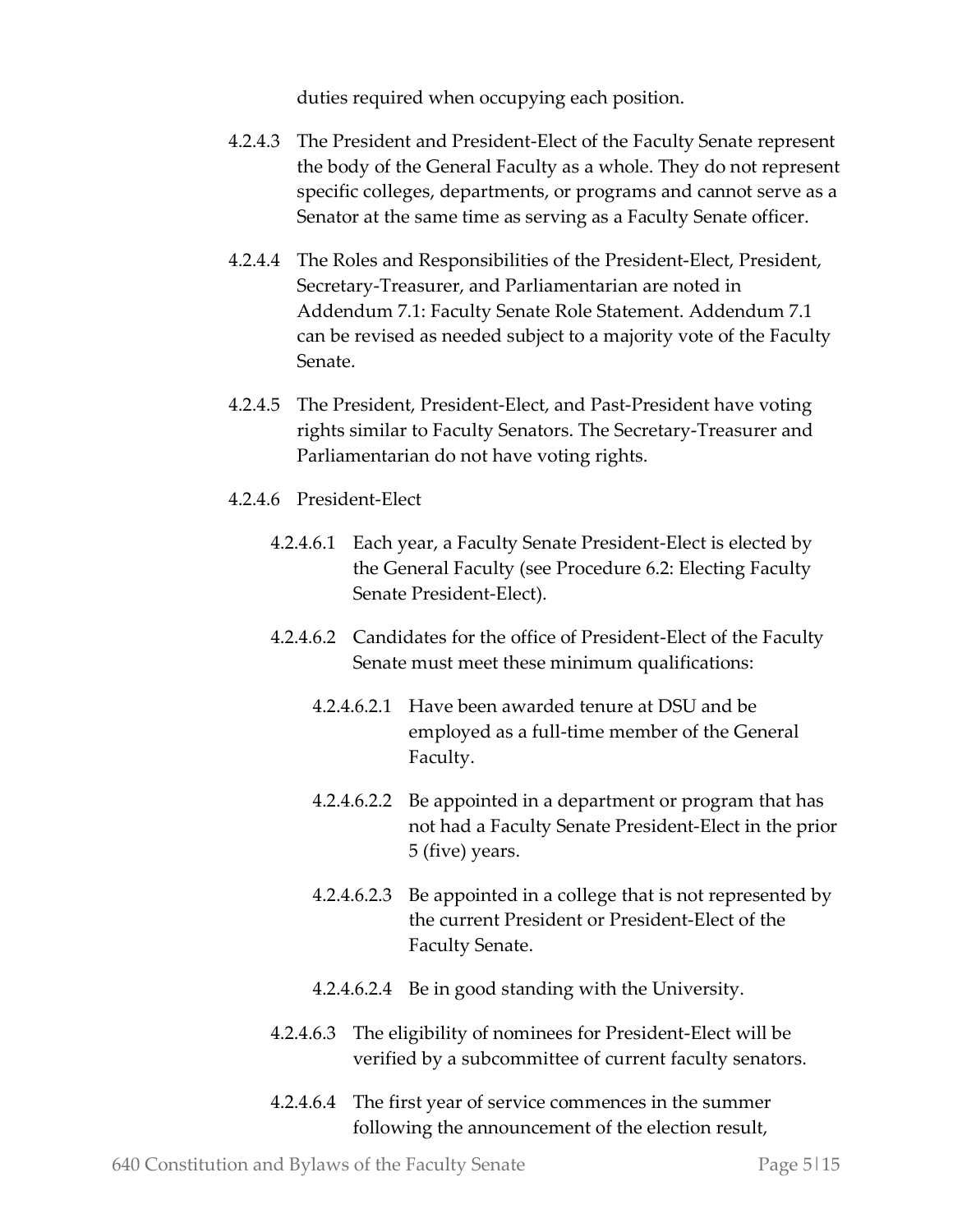meaning the term begins after Spring Commencement.

#### 4.2.4.7 President

4.2.4.7.1 The transition from President-Elect to President takes place in the second year of service. This transfer commences in the summer following the announcement of the President-Elect, meaning the term begins after Spring Commencement.

#### 4.2.4.8 Past-President

4.2.4.8.1 The third and final year of service as Past-President commences in the summer following the announcement of the President-Elect, meaning the term begins after Spring Commencement. The Past-President assists and advises the new President and the Executive Committee when requested to do so and is responsible for serving on committees as described in Addendum 7.1: Faculty Senate Role Statement.

#### 4.2.4.9 Secretary-Treasurer

- 4.2.4.9.1 The Faculty Senate President nominates a member of the General Faculty to serve as Secretary-Treasurer during his/her presidency. The Secretary/Treasurer may not simultaneously serve as a Senator.
- 4.2.4.9.2 The Secretary-Treasurer is elected by a majority vote from the Faculty Senate. The Secretary-Treasurer must be reelected by the Faculty Senate after the end of his/her term.

#### 4.2.4.10 Parliamentarian

- 4.2.4.10.1 The Faculty Senate chooses a member of the General Faculty to serve as Parliamentarian. The Parliamentarian may not simultaneously serve as a Senator.
- 4.2.4.10.2 The Parliamentarian is elected by a majority vote from the Faculty Senate. The Parliamentarian must be re-elected by the Faculty Senate after the end of his/her term.

#### 4.2.5 Administrative Members

4.2.5.1 The Administrative membership of the Faculty Senate is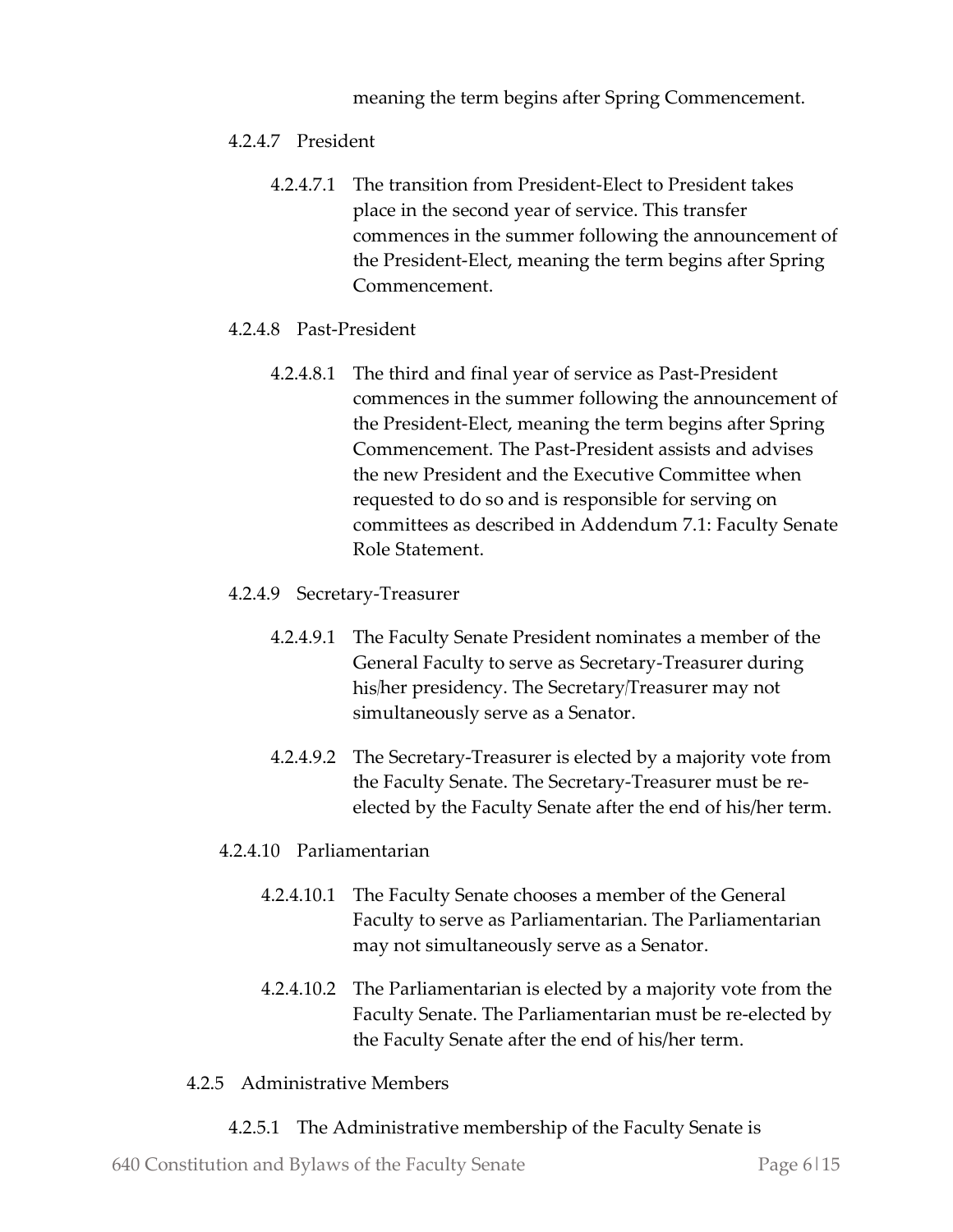comprised of the University President, the Vice-President of Academic Affairs, the Academic Deans, and other administrators once approved by the Faculty Senate Executive Committee.

- 4.2.5.2 Administrative Members are generally invited to attend and participate in Faculty Senate or General Faculty meetings. The Faculty Senate may ask Administrative members to provide information, viewpoints, and reports as appropriate. Administrative Members have the right to add agenda items, make motions, second motions, and participate in discussions within Faculty Senate.
- 4.2.5.3 Administrative Members do not have voting rights and may not be elected or appointed to serve as Senators or Officer.

#### 4.3 Meetings

- 4.3.1 General Faculty Meetings
	- 4.3.1.1 The Faculty Senate Executive Committee will schedule at least one meeting of the General Faculty per month during the months of September, October, November, January, February, March, and April. The dates of these meetings will be scheduled no later than the beginning of each semester, and insofar as is reasonable the meetings will be held as scheduled. If a meeting is cancelled for any reason, a substitute meeting will be scheduled as soon as possible.
	- 4.3.1.2 Notice will be given at least two (2) days prior to the meeting and will include the agenda for the meeting.
	- 4.3.1.3 Attendance at meetings of the General Faculty is limited to members of the General Faculty except when specific individuals are invited by the Faculty Senate Executive Committee or the voting members of the Faculty Senate based on majority vote.
	- 4.3.1.4 Additional meetings of the General Faculty may be scheduled as follows:
		- 4.3.1.4.1 A majority vote of the voting members of the Faculty Senate will require the Executive Committee to hold a meeting. The agenda of that meeting will include the motion or issue justifying the meeting.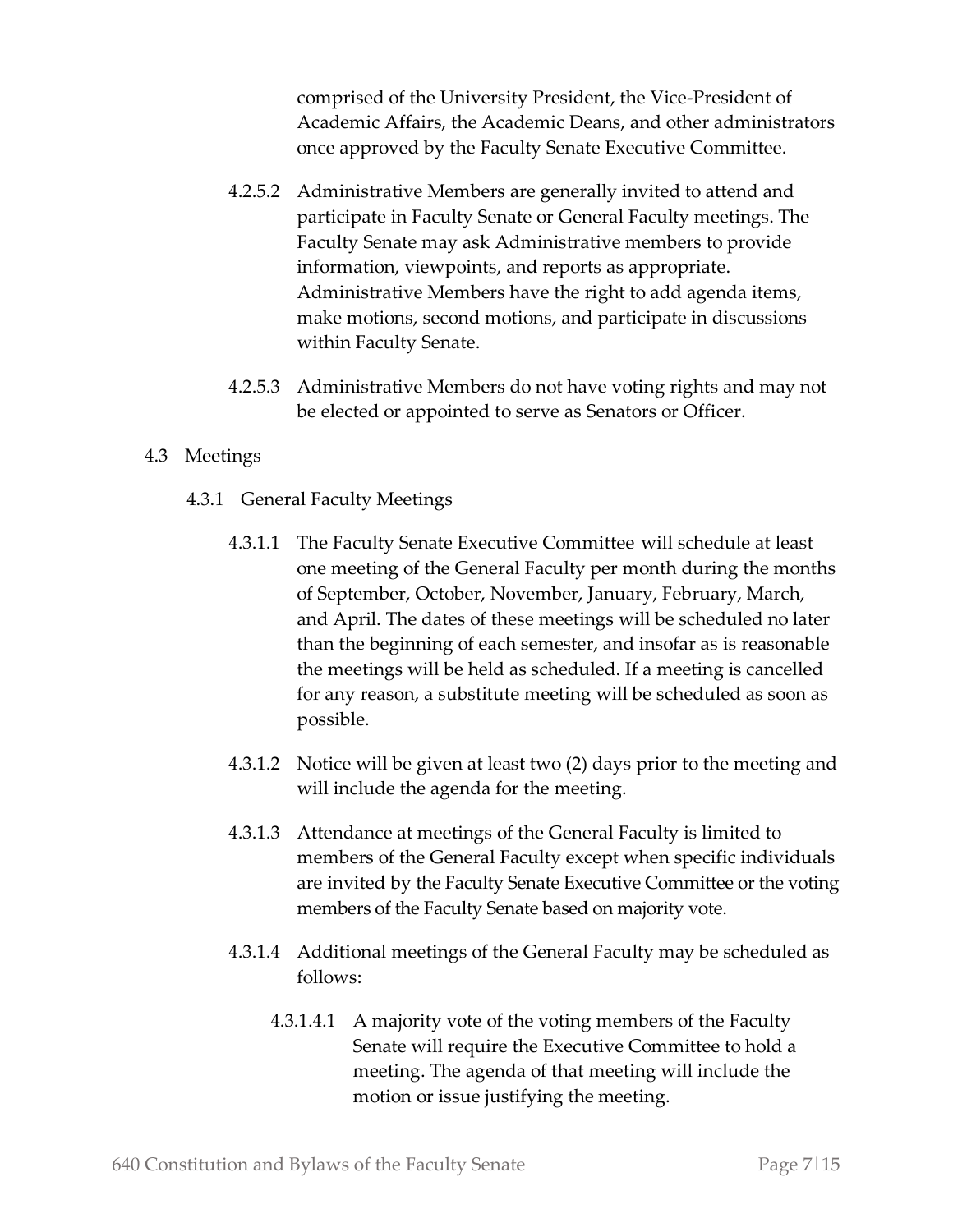- 4.3.1.4.2 The Executive Committee will be required to hold a meeting if 10% of the General Faculty petition the Faculty Senate to hold a meeting. The agenda of that meeting will include the motion or issue requested by those members of the faculty.
- 4.3.1.4.3 The University President may, at any time, request the Executive Committee to schedule a special meeting on any topic of his/her choosing.
- 4.3.1.5 The minutes of each General Faculty meeting will be posted online after being approved by the Executive Committee.
- 4.3.1.6 See Procedure 6.4 for voting procedures in general faculty meetings.
- 4.3.2 Faculty Senate Meetings
	- 4.3.2.1 Regular meetings of the Faculty Senate will be held at least once per month during the months of September, October, November, January, February, March, and April as scheduled by the Executive Committee.
	- 4.3.2.2 Additional or special meetings can be scheduled using the following methods: request of the Faculty Senate President; majority vote of the Executive Committee; majority vote of the voting members of the Faculty Senate at any regular or special meeting; and, at the request of the University President.
	- 4.3.2.3 See Addenda 7.5: Faculty Senate Meeting Protocols for information on how Faculty Senate meetings are conducted.
- 4.4 Faculty Senate Affiliations
	- 4.4.1 The Faculty Senate will affiliate with other professional organization(s) upon the recommendation of the voting members of the Faculty Senate and a two-thirds (2/3) majority vote of the General Faculty.
- 4.5 Fiscal Authority of the Faculty Senate
	- 4.5.1 The Secretary-Treasurer, under the direction of the Faculty Senate President, is responsible for maintaining appropriate records of all Faculty Senate fiscal matters. All disbursements are subject to University and other relevant policies and procedures.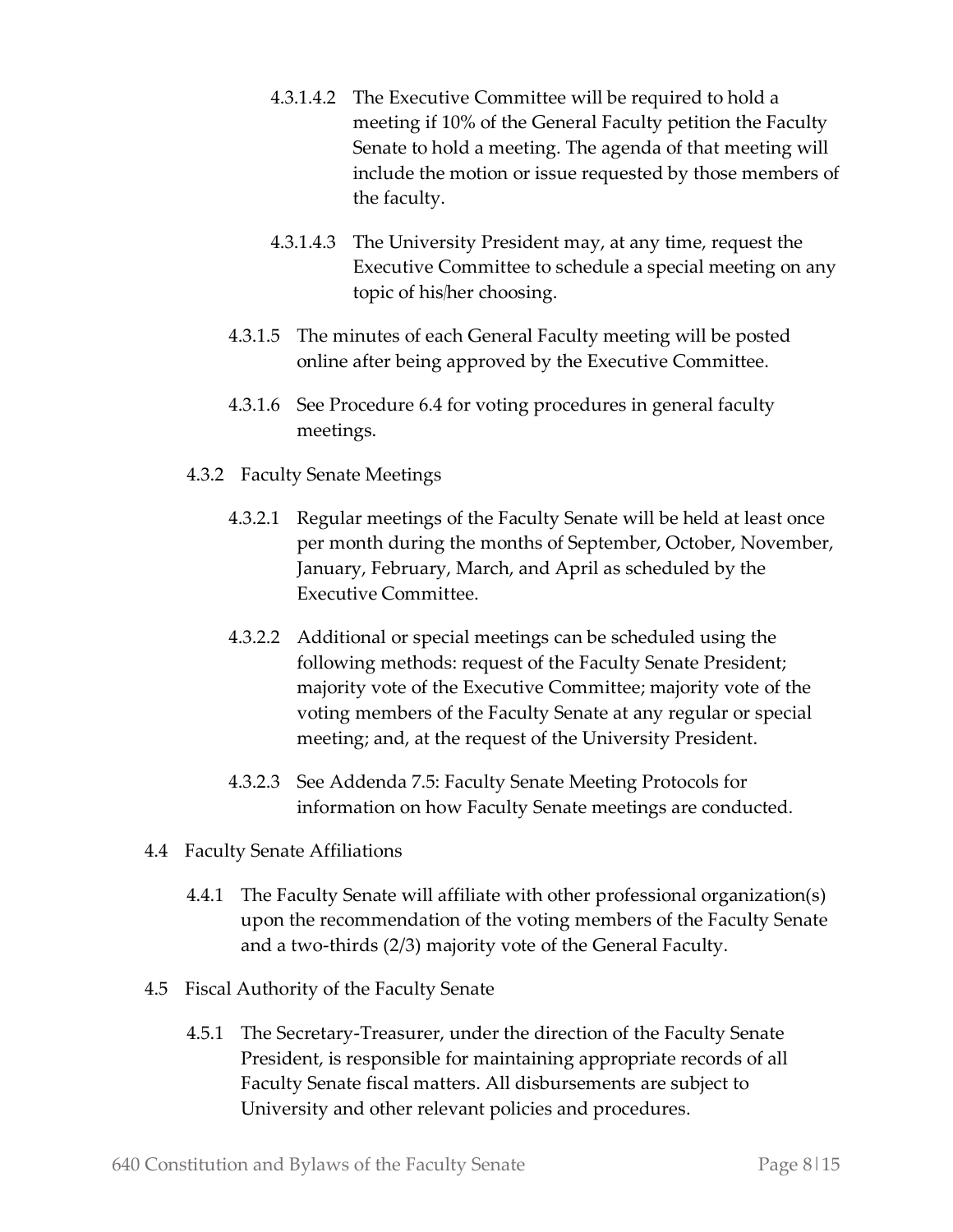- 4.5.2 The Secretary-Treasurer will provide finance information as requested at each regular meeting of the Faculty Senate.
- 4.5.3 The Secretary-Treasurer will prepare an annual report of the expenditures of the Faculty Senate. The report will be made available to the General Faculty.
- 4.5.4 Expenditures of less than \$250 require the approval of the Executive Committee.
- 4.5.5 Expenditures of \$250 or greater require the approval of the voting members of the Faculty Senate.
- 4.6 General Faculty Review Authority of the Faculty Senate
	- 4.6.1 The General Faculty can review and recall Faculty Senate actions through the following ways:
		- 4.6.1.1 A petition signed by 10% of the General Faculty submitted to the President can serve as a motion and a second in Faculty Senate. Such a petition can compel further discussion, re-voting, and/or sending the matter to the General Faculty for a vote.
		- 4.6.1.2 Procedures for recalling Senators and Officers are noted in Procedure 6.3: Replacing Senate Vacancies.
- 4.7 Faculty Senate Committees
	- 4.7.1 The Faculty Senate has the right to form standing and ad hoc committees as it deems prudent and necessary. All Faculty Senate Committees are required to submit an annual written report of its actions to the Faculty Senate, which will make those reports available to the General Faculty. Additional reports may be requested by the Senate and/or may be submitted on the initiative of the Committee.
	- 4.7.2 All Faculty Senate committees are considered advisory to the Senate and its Officers. Committees may specifically be delegated senate tasks, and such delegation must be made after a majority vote of the Faculty Senate.
	- 4.7.3 The Faculty Senate will take the following official actions regarding the annual report of each Faculty Senate committee:
		- 4.7.3.1 Approving the committee's recommendation or action, including reporting it to the General Faculty, University administrators, or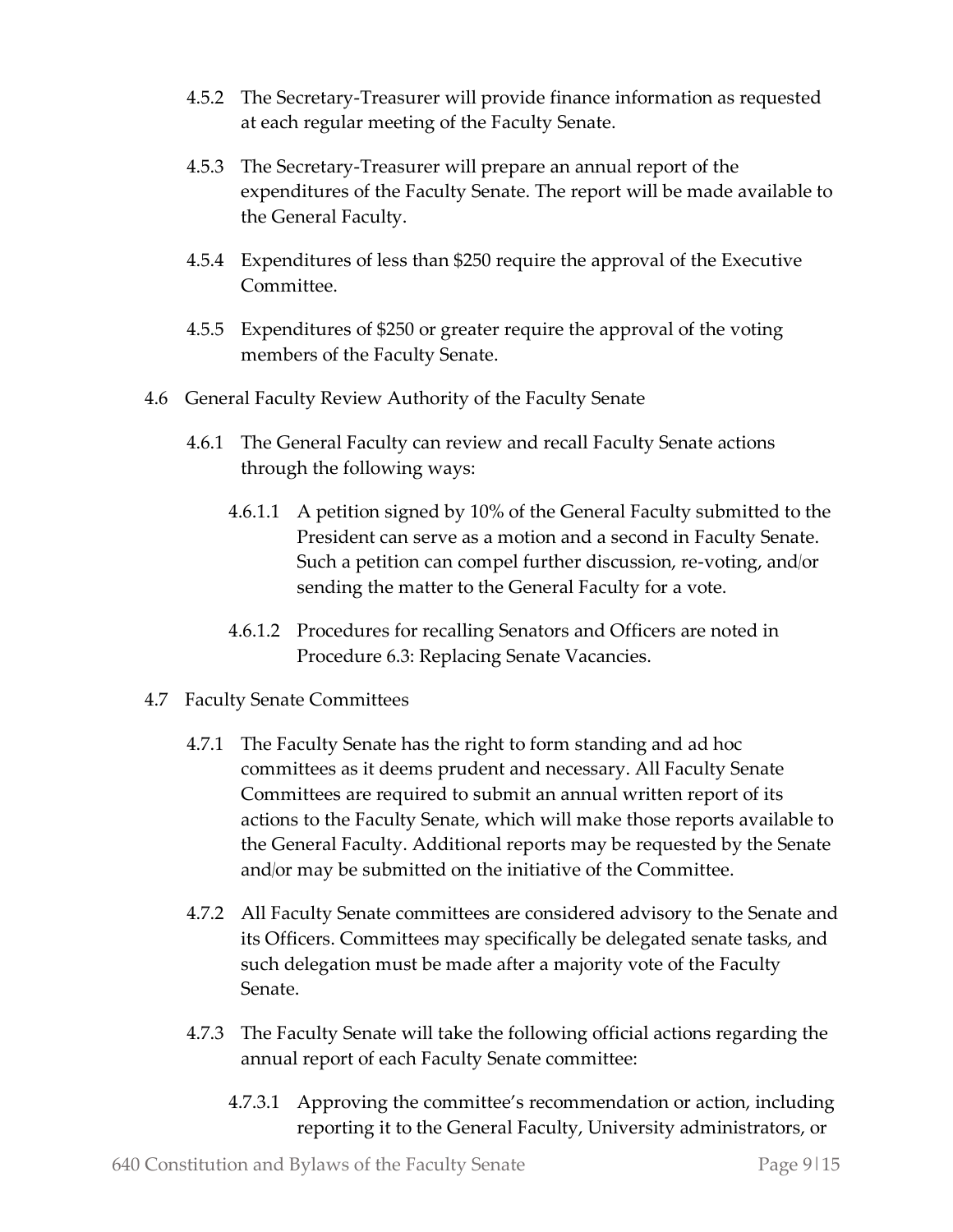others as appropriate.

- 4.7.3.2 Referring any committee's recommendation or action back to the committee for further study or action and referring the matter to another committee.
- 4.7.3.3 Disapproving the committee's recommendation or action.
- 4.7.4 Other than the Faculty Senate Executive Committee, a list of approved Faculty Senate committees, as well as the composition of and charge to each committee, is included in Addendum 7.4: Faculty Senate Committees. The Addendum can be revised as needed, subject to a majority vote of the Faculty Senate.
- 4.7.5 Faculty Senate Executive Committee
	- 4.7.5.1 This committee is comprised of the President, President-Elect, Past-President, the Parliamentarian, and the Secretary-Treasurer.
	- 4.7.5.2 The Executive Committee, under the direction of the Faculty Senate President, will meet at least once per month during the months of September, October, November, January, February, March, and April, and may meet at additional times as needed or at the request of the Faculty Senate President.
	- 4.7.5.3 The Executive Committee serves as the steering committee for Faculty Senate. As such, it can give attention to any matter within the scope of the Faculty Senate. The Executive Committee manages the Faculty Senate, including ensuring that all proceedings abide by the Constitution & Bylaws (Policy 640).
	- 4.7.5.4 The Executive Committee is responsible for establishing a schedule of Faculty Senate and General Faculty meetings and sets the agendas for those meetings. On its own initiative, at the request of another member of the faculty or administration, or at the direction of Faculty Senate, items can be added to the agenda for a Faculty Senate or General Faculty meeting.
	- 4.7.5.5 The Executive Committee serves as an advisory group to University administrators, including regular meetings with the President and Vice President of Academic Affairs as described in the Constitution & Bylaws. (Policy 640)
	- 4.7.5.6 The Executive Committee schedules the date, time, and place of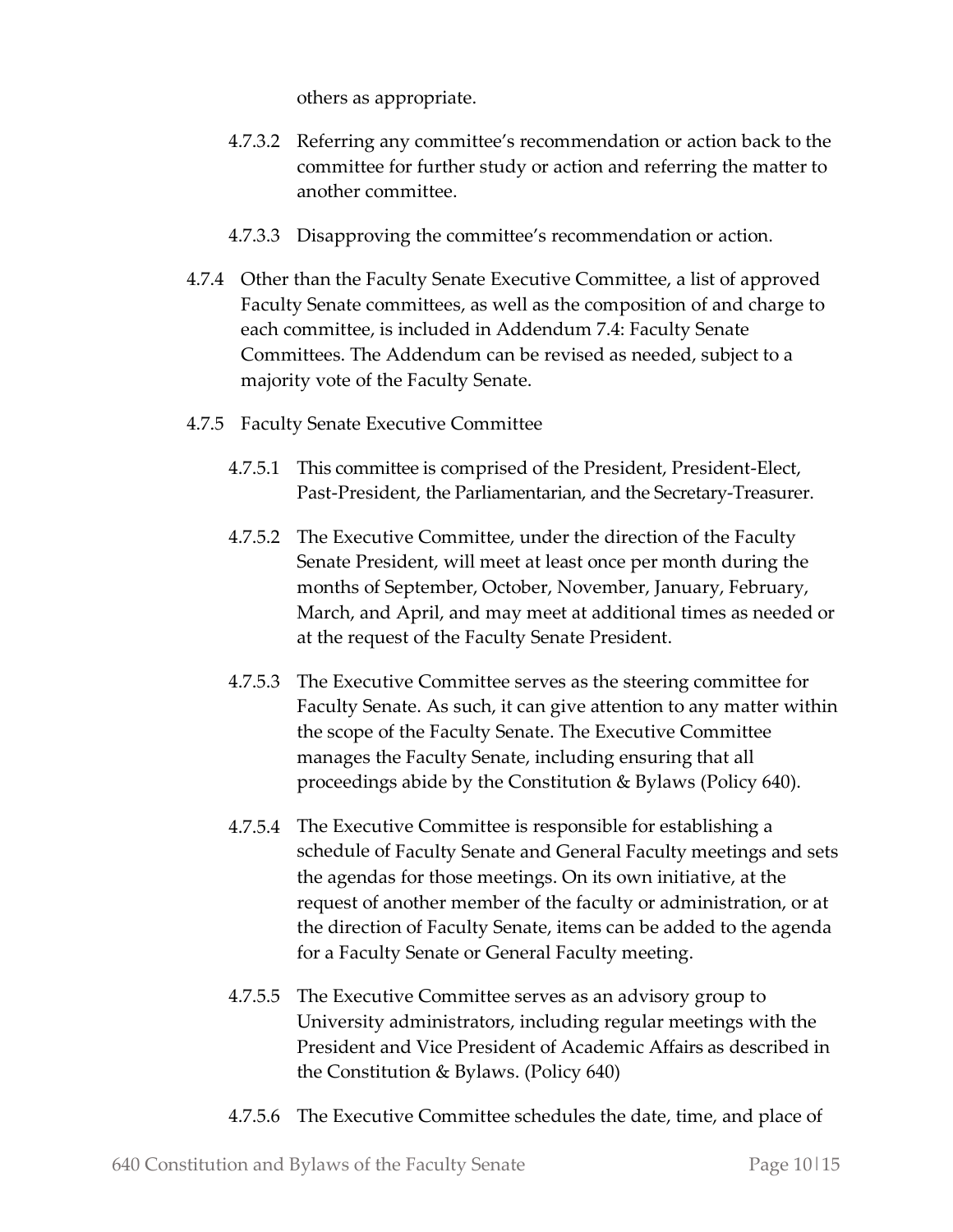Executive Committee meetings as well as the agenda for those meetings, which must be made available to the members of Faculty Senate at least two (2) days prior to any meeting. Unless the Executive Committee votes to hold a closed session, other members of Faculty Senate are invited to attend but not participate in meetings of the Executive Committee.

- 4.7.5.7 Minutes of all Executive Committee meetings will be made available to members of Faculty Senate, and, when prudent, to the General Faculty as soon as possible after all meetings.
- 4.7.5.8 The Executive Committee is responsible for designating assignments for University and Faculty Senate committees other than committees for which members must be elected. The Faculty Senate is responsible for conducting elections to constitute the faculty membership of committees as required.
- 4.7.5.9 No other vote of the Executive Committee other than establishing the agenda for meetings of the General Faculty and Faculty Senate will be considered binding until and unless it is ratified by the Faculty Senate with the exception of negotiating and implementing policies and policy revision approved in substance by the Faculty Senate and/or the General Faculty.

#### **V. References**

- 5.1 DSU Policy 101 Policy Process
- 5.2 DSU Policy 631 Faculty Categories
- 5.3 DSU Policy 633 Faculty Rights and Responsibilities
- 5.4 DSU Policy 635 Faculty Workload

#### **VI. Procedures**

- 6.1 Electing faculty senators
	- 6.1.1 When the term of a Faculty Senator is expiring, the Faculty Senate President will inform the dean and the department chair by February 1 of the need to hold an election prior to March 1 to select one member of the department or associated program to represent the department in Faculty Senate.
	- 6.1.2 The dean or department chair will inform all members of the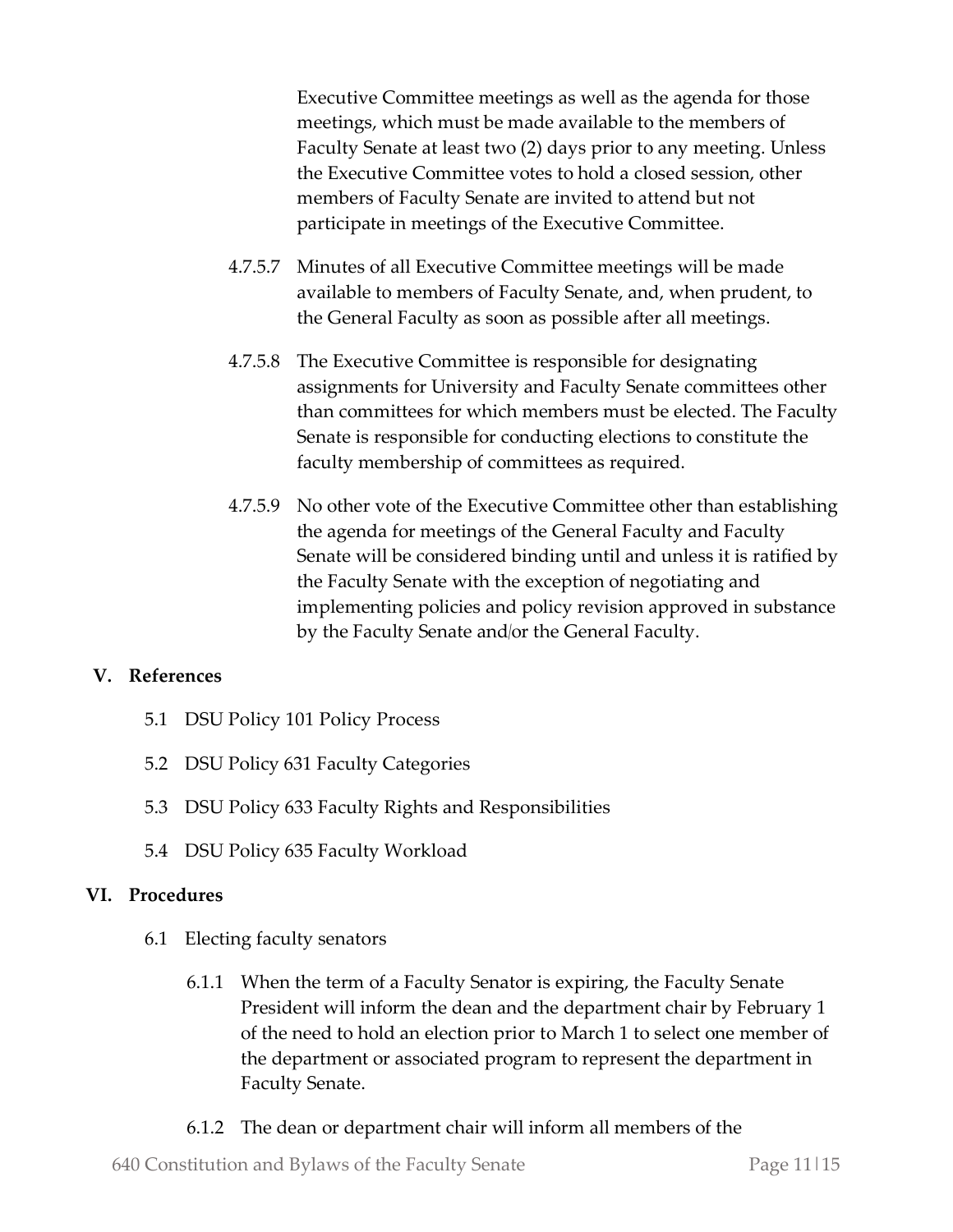department of the departmental nomination process and seek eligible candidates. Department chairs are ineligible to serve as Senators.

- 6.1.3 General Faculty members appointed to full-time positions in the department are eligible to vote. Eligible voters will be duly informed of the date of election with at least one week's notice. If an eligible voter is unable to vote in the chosen manner (electronically, paper ballot, etc.) because of distance, disability, or other reason, an alternative method must be provided for the faculty member to cast his/her vote.
- 6.1.4 The dean or department chair will inform the department of the results within two (2) working days after the deadline for casting ballots.
- 6.1.5 Each year prior to the elections, the Committee on Constitutional Review and Organization will review the academic structure of the University to determine if representational adjustments need to occur.
- 6.1.6 A Senator can be recalled by his/her department. Upon receipt of a petition requesting a recall election signed by at least 20% of eligible voters in department with a minimum of two votes, the Faculty Senate President will direct the Department Chair to hold a recall election. A Senator is recalled upon the vote of a majority of the faculty members eligible to vote in that department. In such cases, a special election is held to elect a replacement Senator who will serve the remainder of the recalled Senator's term.
- 6.2 Electing Faculty Senate President-Elect
	- 6.2.1 The President will announce the candidates no later than at the February meeting of the General Faculty and via electronic communication within three days after that meeting.
	- 6.2.2 Each candidate will be invited to share his/her vision and experience with the General Faculty prior to the election.
	- 6.2.3 Before the March General Faculty meetings, the general election will be held.
	- 6.2.4 All members of the General faculty employed in full-time faculty appointments are eligible to vote.
	- 6.2.5 Voting will be conducted by secret ballot with each voter ranking candidates in order from first to last choice. The candidate receiving a majority of the votes will be designated the incoming Faculty Senate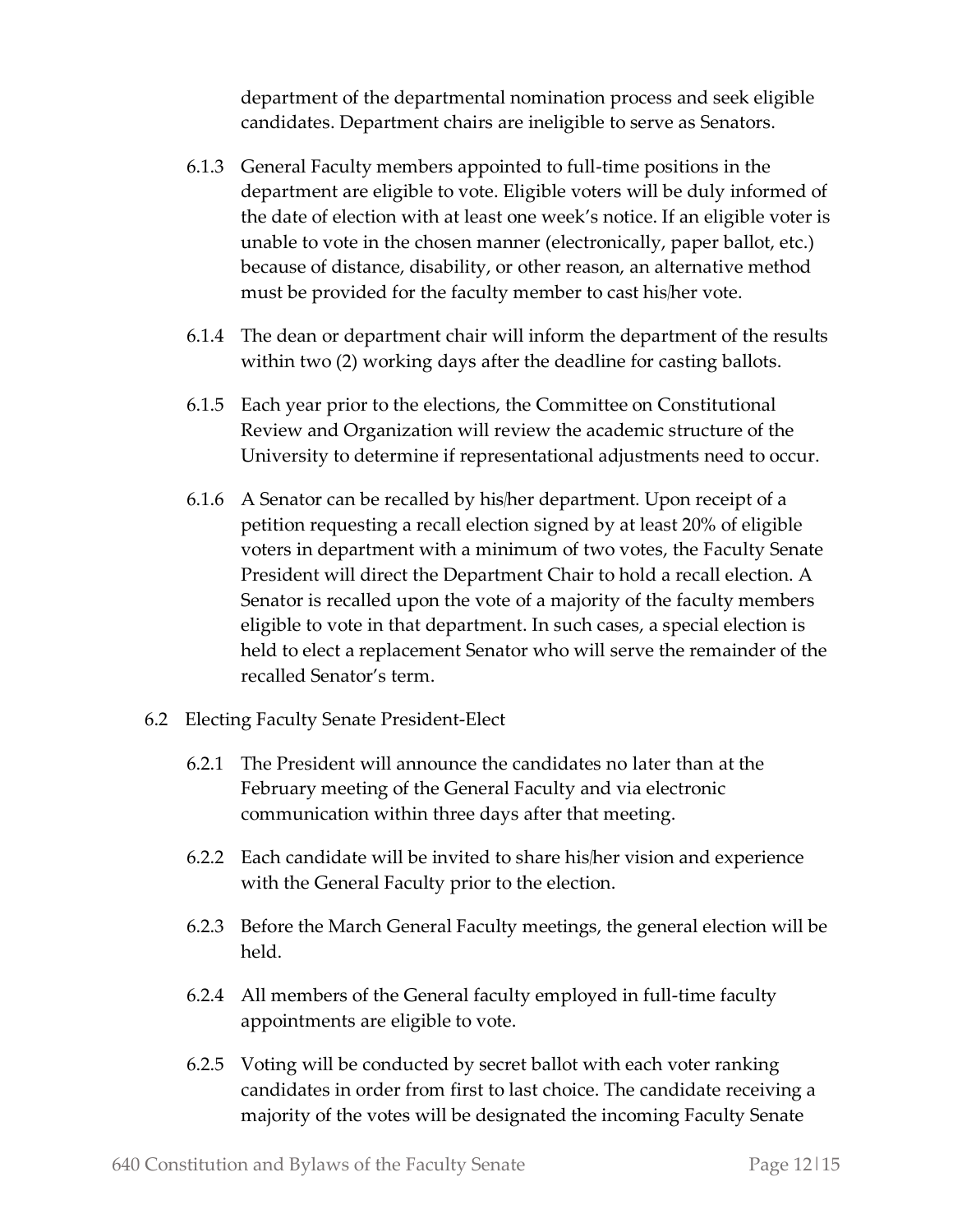President-Elect for the following year.

- 6.2.6 If no candidate receives a majority vote, then the candidate with the fewest first choice votes will be dropped. If two candidates are tied for the fewest first choice votes, they will both be dropped. When names are dropped for the second round, each ballot will be adjusted to promote the highest remaining candidate to first choice. The vote count will then be recalculated and the candidate receiving a majority of the recounted votes will be designated the incoming Faculty Senate President-Elect for the following year.
- 6.2.7 The results of the election will be announced no later than at the March meeting of the General Faculty, with the leadership transition being completed immediately following Spring Commencement.
- 6.2.8 The President-Elect automatically serves a one-year term as President after one year. After that year, the President serves as the Past-President for a one-year term.
- 6.3 Replacing Senate Vacancies
	- 6.3.1 Should a Senator vacate his/her office, a replacement to fill the remainder of the departed Senator's term will be appointed by the respective department in the manner of the department's choice.
	- 6.3.2 Replacing a Faculty Senate Officer vacancy
		- 6.3.2.1 A vacancy can occur for a number of reasons that prohibit an incumbent from completing his/her term. A replacement will be selected according to the position, and all duties and responsibilities will be transferred to the new incumbent.
		- 6.3.2.2 President-Elect Vacancy
			- 6.3.2.2.1 If the office of President-Elect becomes vacant, a Special Election will be held, wherein the General Faculty will elect a new President-Elect according to the same protocol outlined for a regular election to that office. The individual so elected will serve the remainder of the term as President-Elect, and progress through the terms of President and Past-President.
		- 6.3.2.3 President Vacancy

640 Constitution and Bylaws of the Faculty Senate Page 13|15 6.3.2.3.1 If the office of President becomes vacant, a new President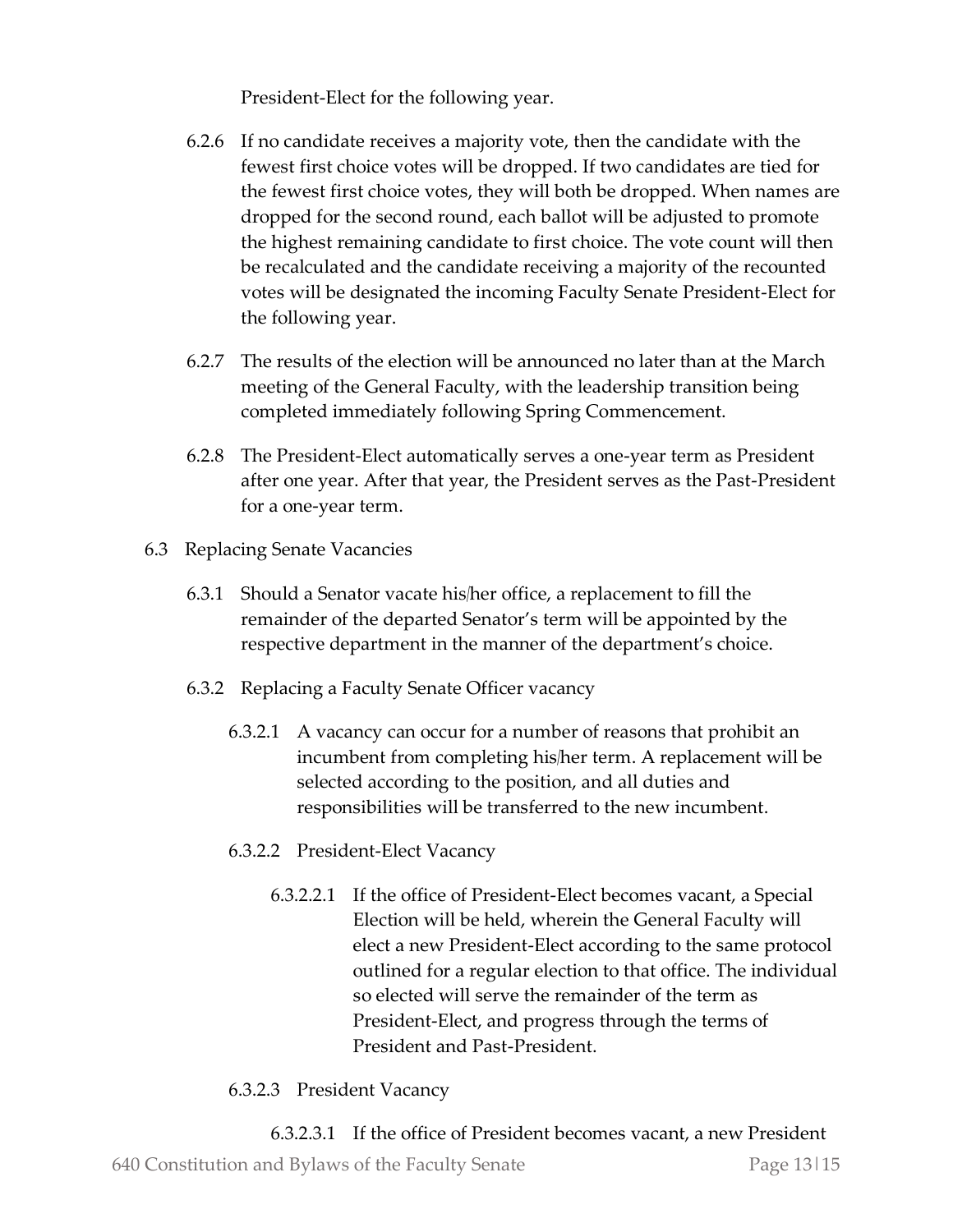will be appointed based on the nomination and vote of the voting members of the Faculty Senate. That individual will serve the remainder of the term as President and progress to the office of Past-President the following year. If the office of Past-President becomes vacant, a new Past-President will be appointed based on a vote of the voting members of the Faculty Senate to serve the remainder of the term as Past-President.

- 6.3.2.4 Secretary-Treasurer and/or Parliamentarian Vacancy
	- 6.3.2.4.1 If the office of Secretary-Treasurer and/or Parliamentarian becomes vacant, a new Secretary-Treasurer and/or Parliamentarian will be nominated by the President and ratified by the voting members of the Faculty Senate to serve the remainder of that year's appointment.
- 6.3.3 Recall of Faculty Senate Officer
	- 6.3.3.1 If the President receives a petition requesting a recall election of the President-Elect signed by at least 20% of the General Faculty, the President will direct that a recall election will take place.
	- 6.3.3.2 If the Past-President received a petition requesting a recall of the President signed by at least 20% of the General Faculty, the Past-President will direct that a recall election will take place.
	- 6.3.3.3 An officer is recalled upon the vote of a majority of the general faculty eligible to vote in an annual election for President-Elect. The regular procedures for filling a vacancy in that position will be used for filling a vacancy created by a recall election.
- 6.4 Voting Procedures in General Faculty Meetings
	- 6.4.1 Typically, matters that must be decided by the General Faculty will be voted on using electronic means affording equal access to all eligible voters. However, if notice is given as described above, a vote of the General Faculty may be taken at any properly scheduled and announced General Faculty meeting. In such cases, votes from members of the General Faculty who did not attend the meeting must be accepted until 48 hours after the meeting and the results of the vote will be considered advisory and not binding.
	- 6.4.2 All matters requiring an official vote of the General Faculty must be